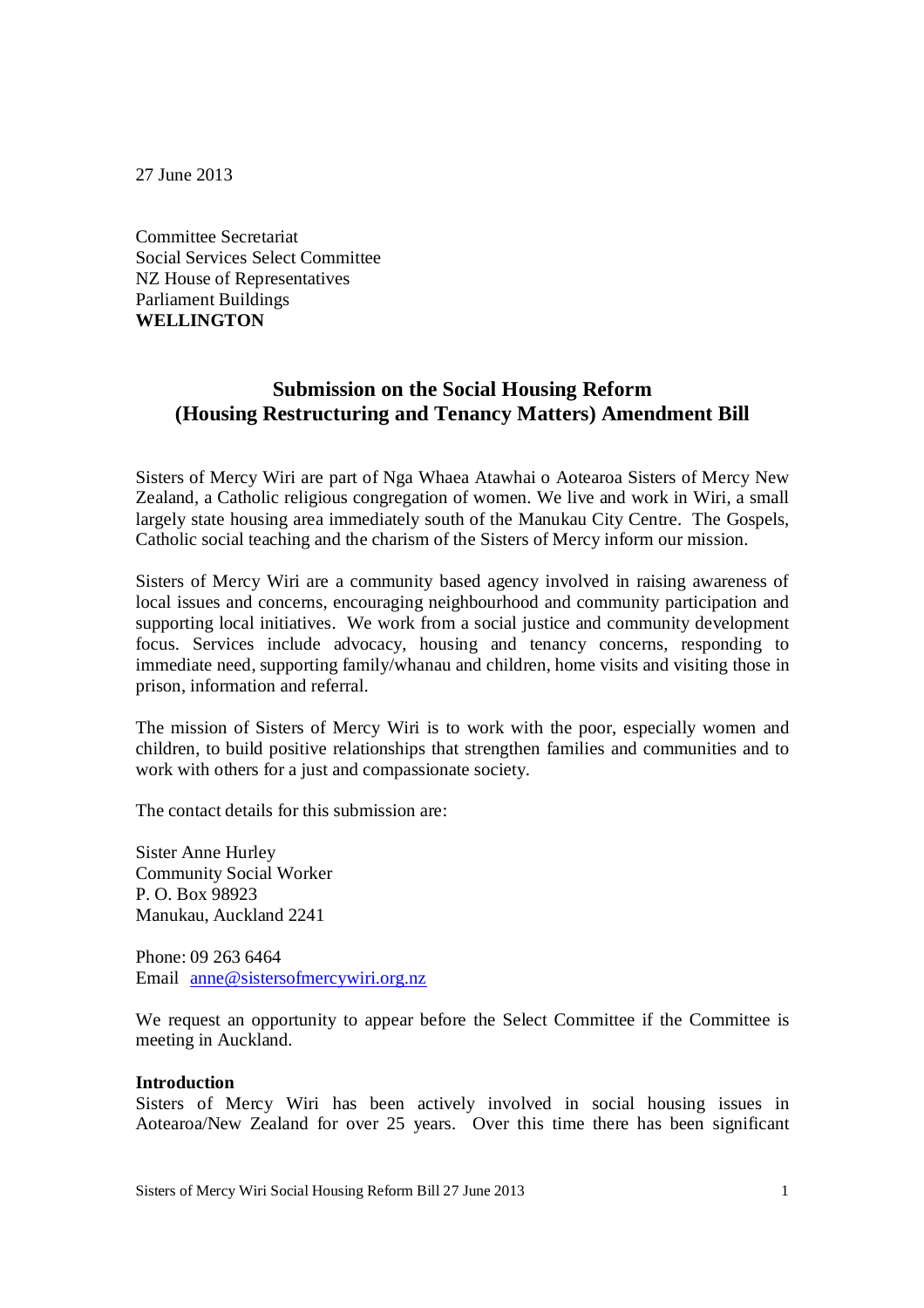ideological transformation which favours those who have more than enough to the detriment of those who have little. Policies incorporated in these changes contain some shreds of truth, but for the most part are not well researched, and often depend on misleading statements. From the experience of the Sisters of Mercy Wiri, the result has been the increasing inequality currently affecting so many of the people we work with. Sisters of Mercy Wiri sees the 'reforms' contained in this proposed legislation in that light. It appears to be ideologically driven. Empirical data about outcomes is lacking, and, in our opinion it will not benefit those in our society who most need the assistance.

### **Reviewable Tenancies**

As a community based agency Sisters of Mercy Wiri can foresee social upheaval in many of our communities, brought about by the provisions of this Bill, if it becomes law. It is proposing that within a 3 year time frame 3000 state house tenants will have their tenancies terminated. We strongly question this aspect of the Bill. Over the past year, we have conducted a monthly survey of empty state houses within our area. Already in our community of Wiri, in which there are approximately 520 state houses, there has been a big increase in the turnover of state tenancies. On 21 May 2012, when we began the survey, there were 13 empty houses in the area. On 21 May 2013 the number of empty houses was 33. In the month of April there were 41. The average time that houses remain empty is 85 days. Our records also show that in the last year 93 families have moved out of the local community. In one street alone during this period 17 houses have been vacated.

This is a time when there is a severe housing crisis Auckland. For the most part people are not leaving their state houses because their situation has improved, and they are moving on to better housing and a bright future. Some have moved to Australia in the hope of finding employment and better opportunity for their families. Others have so much debt that they can do nothing else other than run away. They are moving in with relatives for somewhere to stay and in the hope that the two or more families will be able to assist each other. Moving on in low decile communities is usually not a lifestyle choice for a family, but a survival strategy.

The effects on the children's health, education and social relationships cannot be underestimated. The community links and support networks that families have built up have been broken, diminishing their lives and the cohesion of the neighbourhood. Participating in the life of the community becomes very difficult for a family who moves frequently.

The social dislocation and isolation caused in our communities by this sort of movement should not be disregarded. Rather than providing positive solutions and strengthening an already beleaguered section of our society, this Bill looks to moving 3000 more state tenants in the next three years. Many of these families are the families who bring stability and identity to a community.

Most families would move on from their state house tenancies when their situation improved if there was planning and a programme built into the tenancy from the start. Families could then be assisted into the next step of housing in an appropriate way. But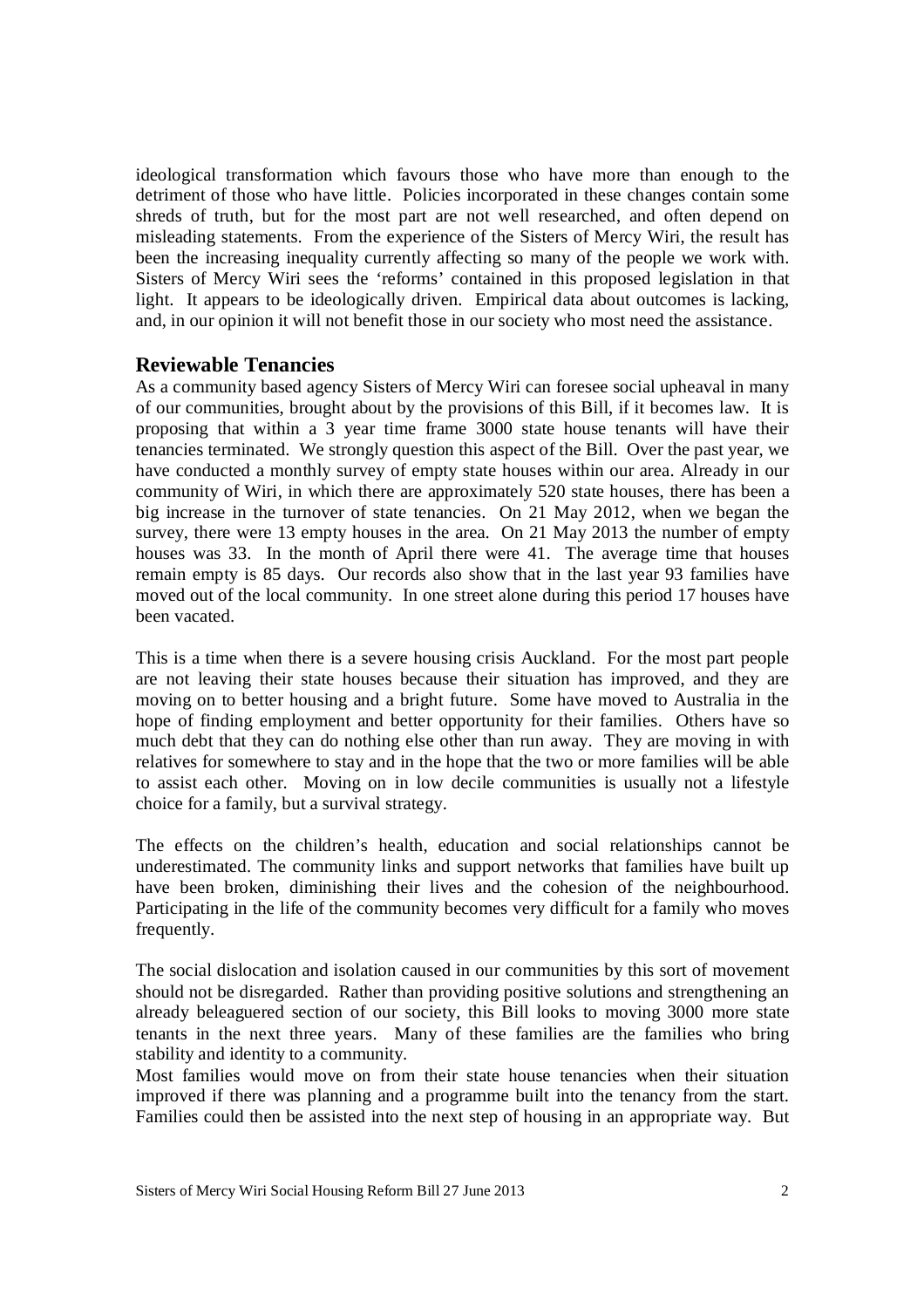there is no programme, and there is no next step. The provision for reviewable tenancies in this Bill provides only backward steps. There needs to be security of tenure for state house tenants in order to provide a reasonable degree of stability for individuals, families and communities.

Sisters of Mercy Wiri submits that the section on Reviewable Tenancies be deleted from this Bill and that the needs of children and their families be the prime consideration in the development of the Social Housing Reform Bill.

# **Social Housing Providers**

In the view of Sisters of Mercy Wiri the state has the primary responsibility to ensure that everyone one in Aotearoa/New Zealand is adequately housed. The third sector, while it has a real and valuable role in providing for the poor, cannot be developed by the reduction of the state housing stock. Any assistance in the establishment of social housing providers must be in addition to the provision of state housing. Again, assisting social housing providers by subsidising Income Related Rents is desirable only if resources are not diverted from state houses, and state house tenants.

If the state and the third sector do work together to provide social housing then this should be a partnership. The picture portrayed by the Bill has the potential to undermine the independence of the third sector in giving the Government the right to determine what will be done and what will not be done. The tenants housed by the third sector must be able to be selected freely by the representatives of that sector, within certain categories maybe.

Sisters of Mercy Wiri submit that in order to increase the ability of the third sector to provide alternative housing for the poor, adequate planning and sufficient resources are given to the sector to ensure that good housing and viable alternatives can be provided by them.

# **Ministry of Social Development**

Over time the Housing New Zealand Corporation and its forebears have given good service to thousands of New Zealand families. That is not to say that the situation has been perfect. It has not. This is especially true at times when the Corporation has not been adequately resourced and has been allowed to run down. From our observations, such a situation currently exists. The solution is to fix the problem by providing adequate resources rather than by dismantling part of the Corporation.

Sisters of Mercy Wiri suggests that there is a problem with the present allocation system used by Housing New Zealand. While we agree that those who most need the houses should be housed, the present allocation criteria are too demanding and unrealistic. Low paid working families need to be able to be housed in state houses. At the present time this is practically impossible.

There is no justification in passing over the allocation of state houses to the Ministry of Social Development. Even though, in our view, the criteria are wrong, Housing New